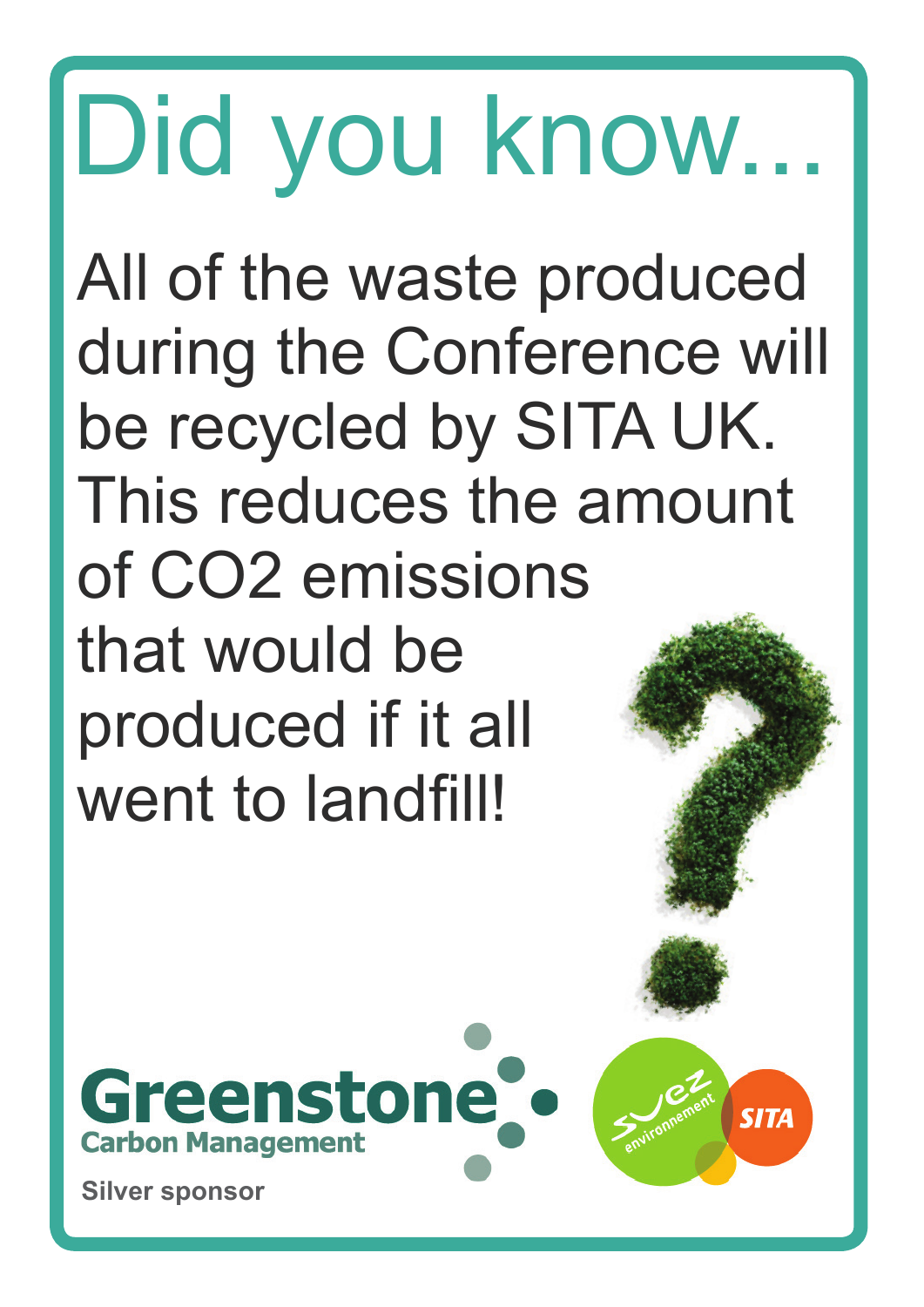## 66% of people came to the EAUC Annual Conference by train Did you know...

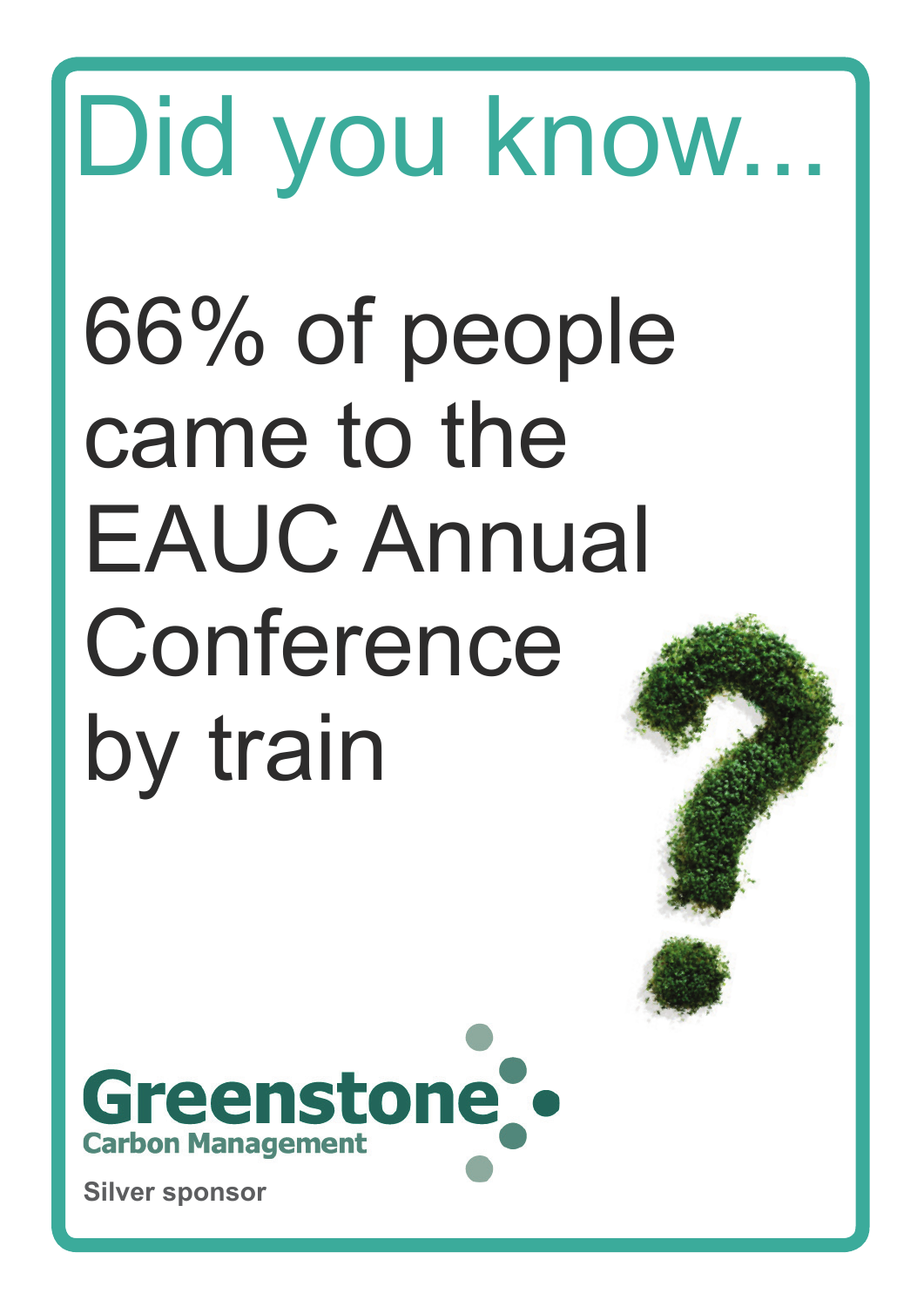### 60% of people travelling by train are sharing a taxi to the Conference venue Did you know...

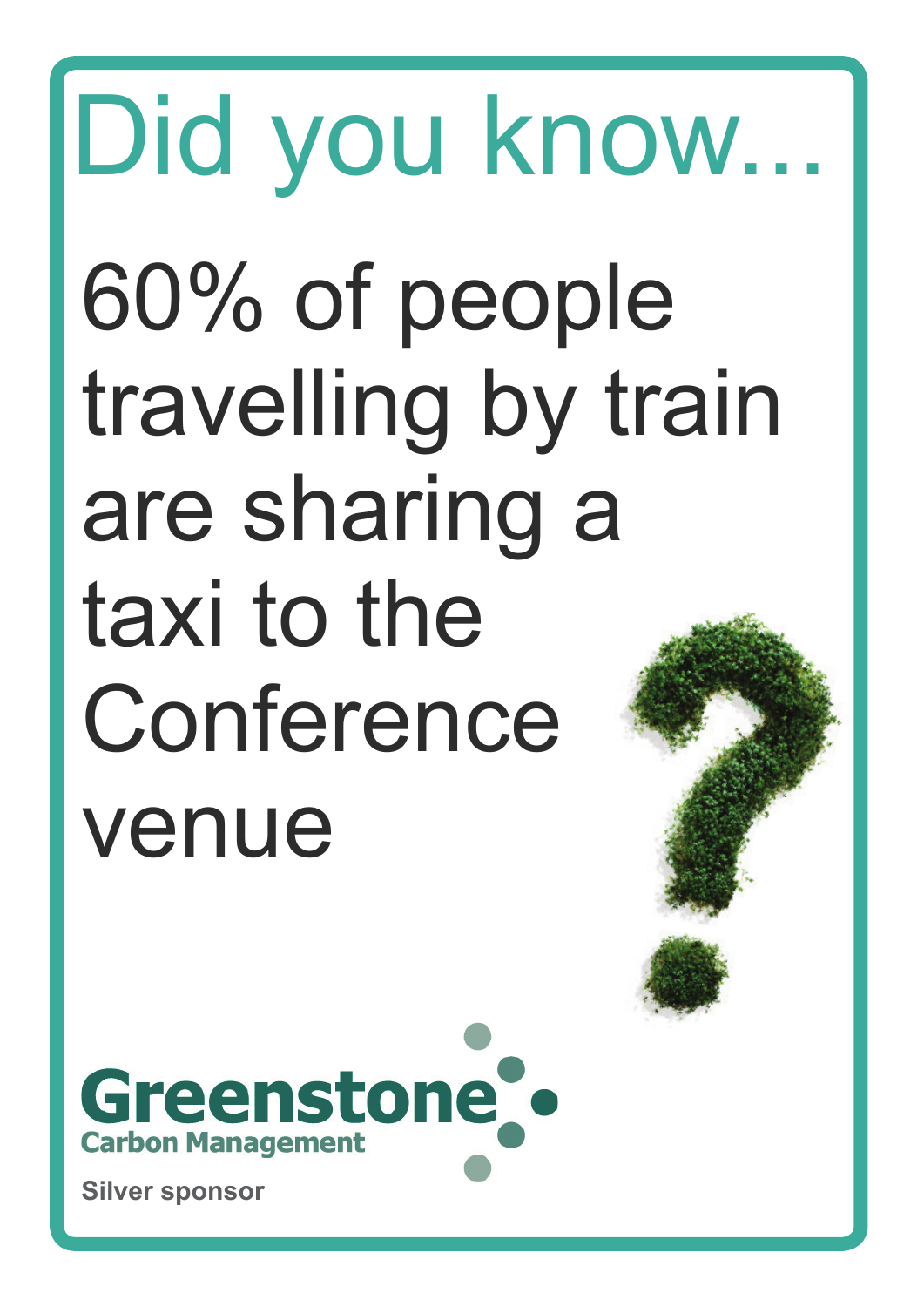### 25% of people drove to the Conference, and more than half of these travelled alone Did you know...

reenstone **Carbon Management**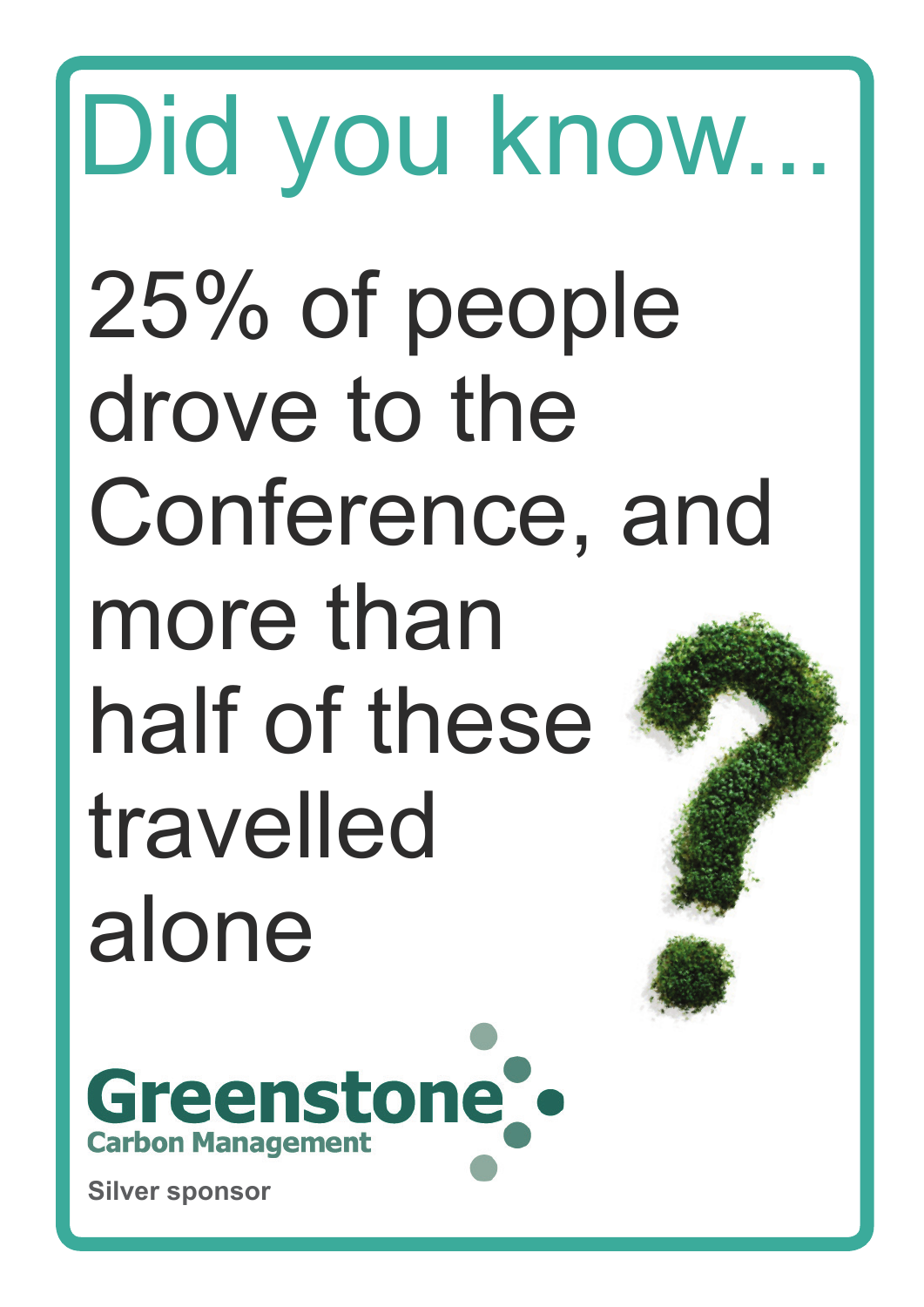#### There is an average of 3 people sharing a taxi from the station to the Conference - this saves 2kg of carbon per taxi Did you know...

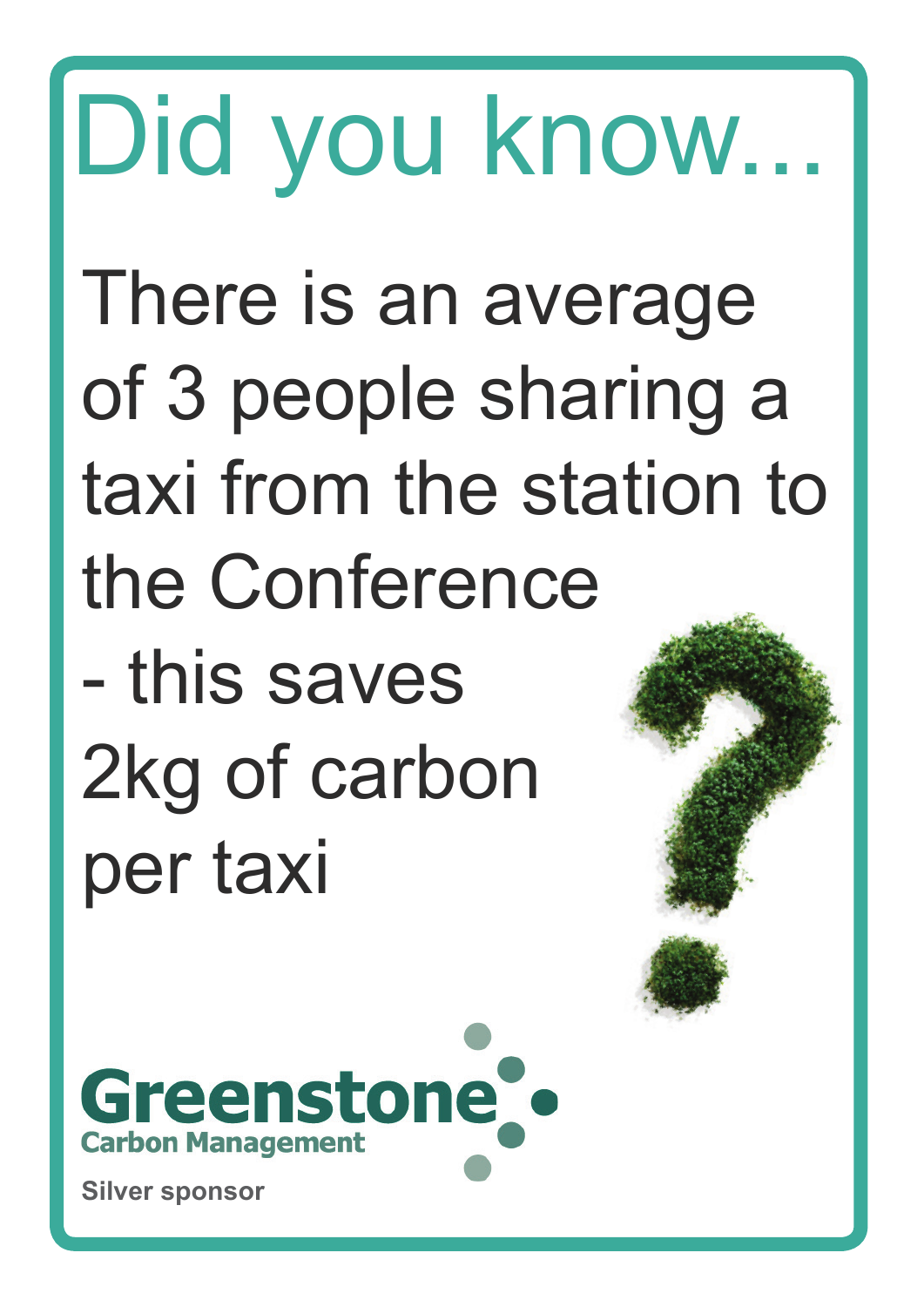### Two-thirds of people attending are aware of the car-sharing scheme by *Lift*share Did you know...

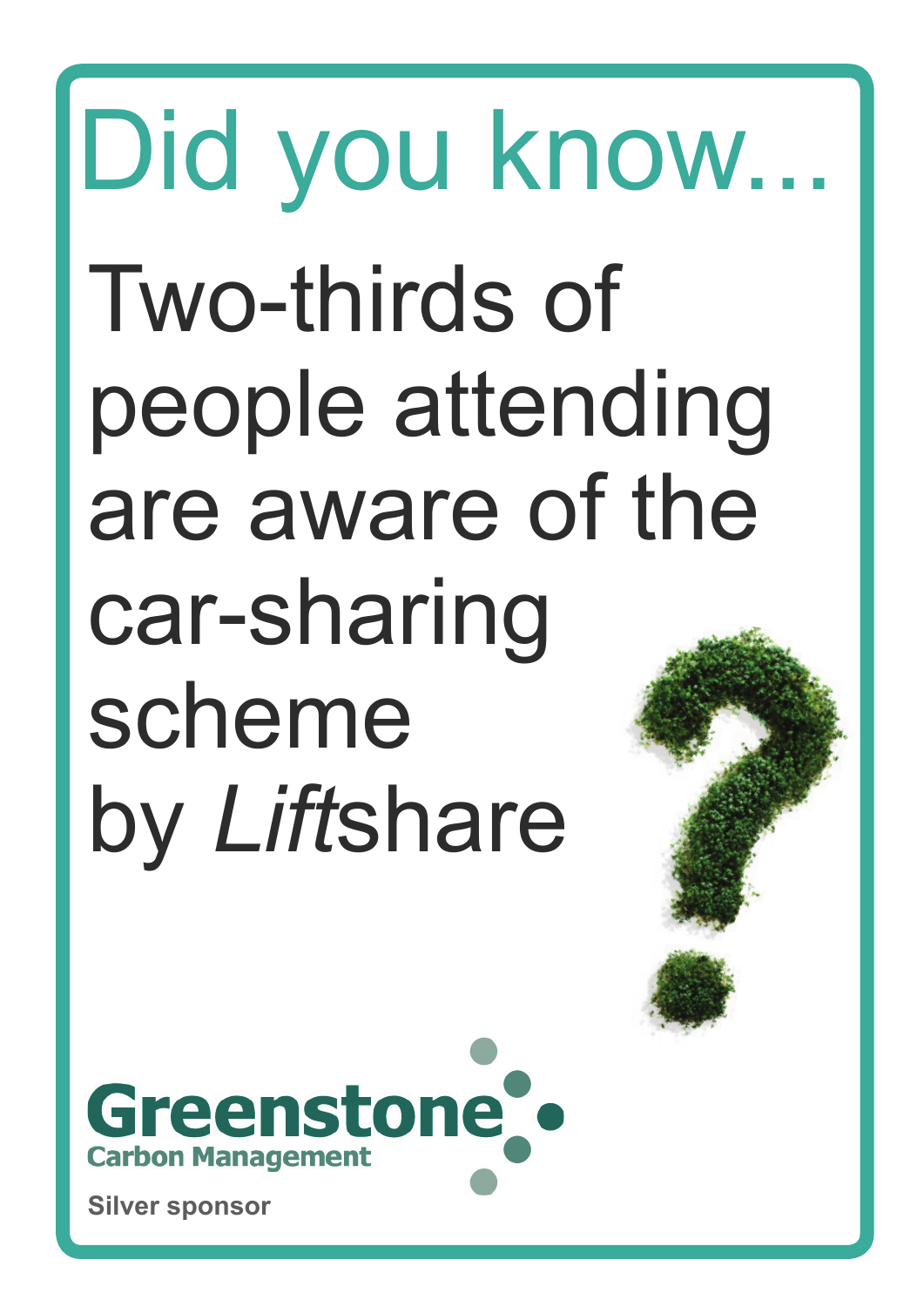# Did you know...

1 person walked to the Conference, whilst 3 people cycled here. This means no carbon emissions!

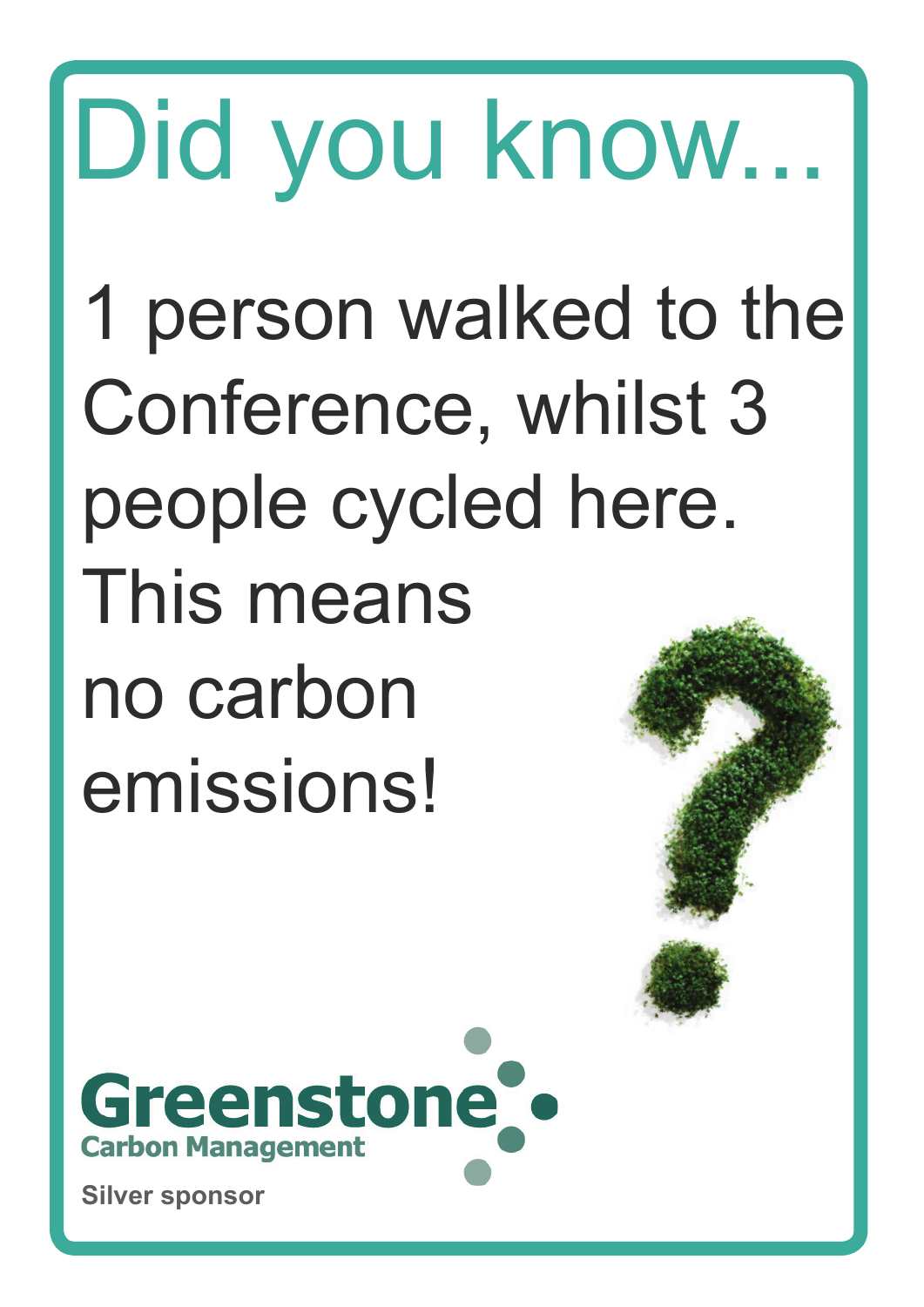#### Did you know... The average number of nights stayed during the Conference is 2 - this results in 62kg of CO2 **reenstone Carbon Management**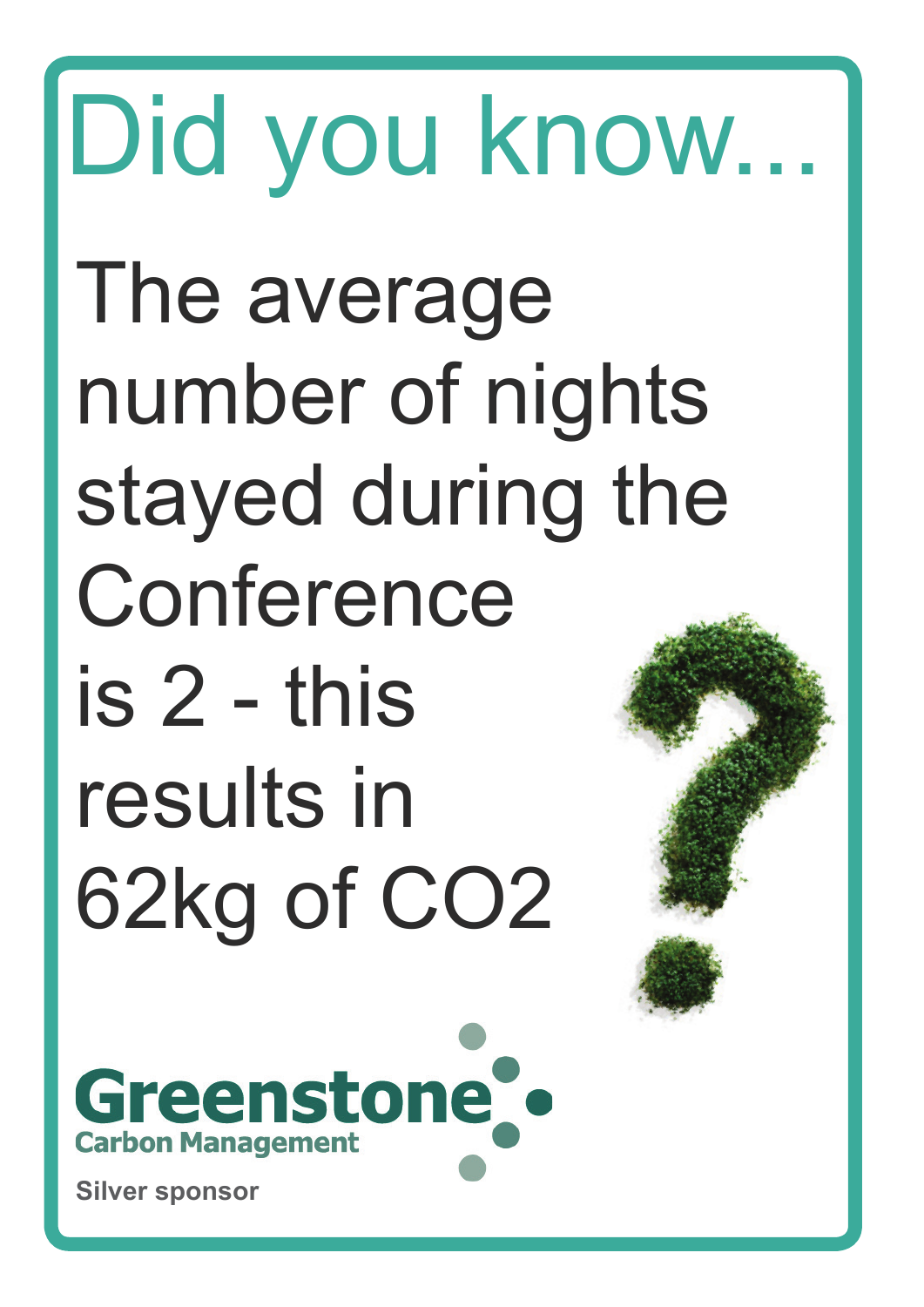# Did you know...

More than threequarters of the people are staying in on-site accommodation during the Conference, 55% of these are staying in halls of residence

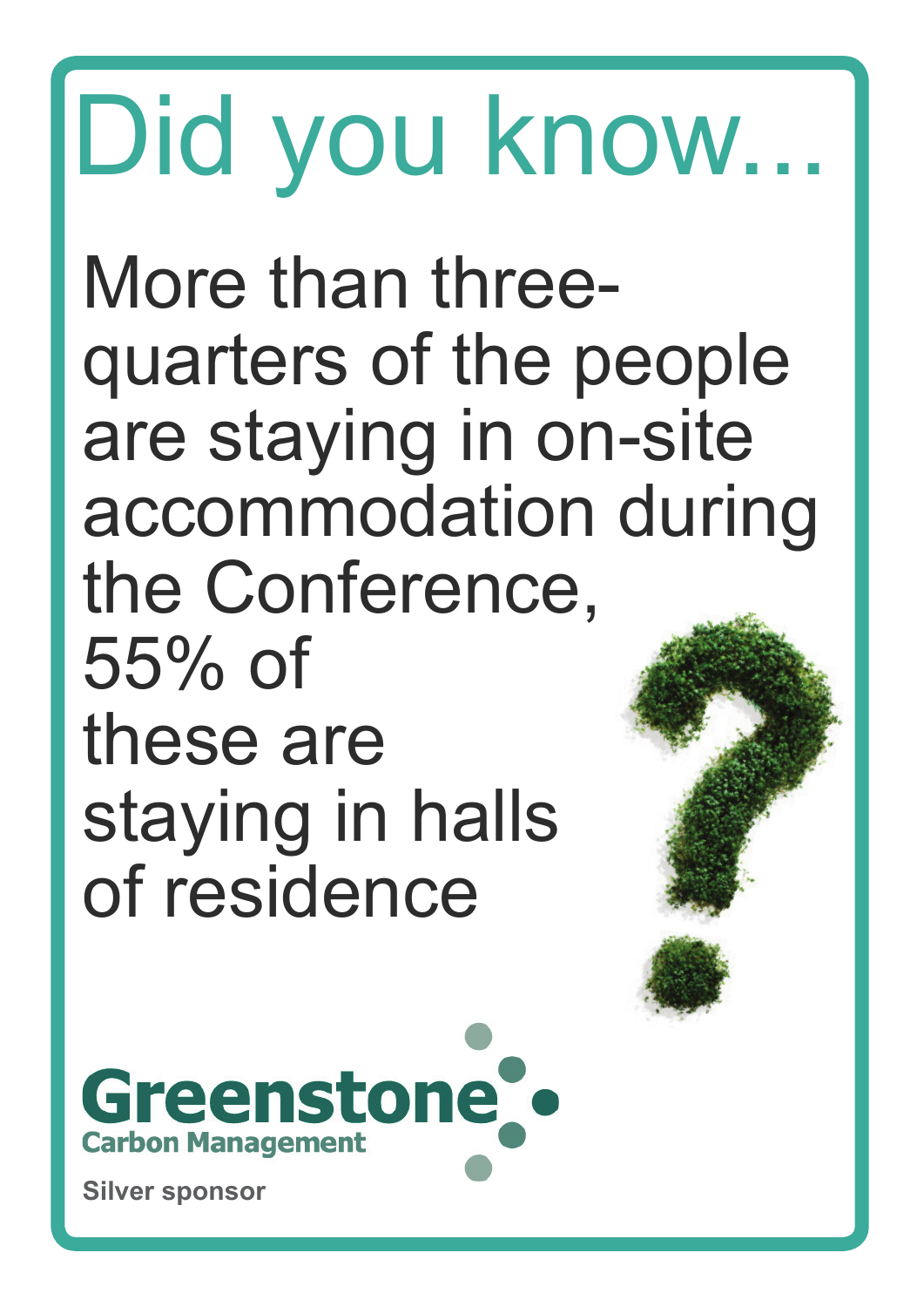### Almost 10% of people are travelling from London, and more than 5% from Edinburgh Did you know...

**reenstone Carbon Management**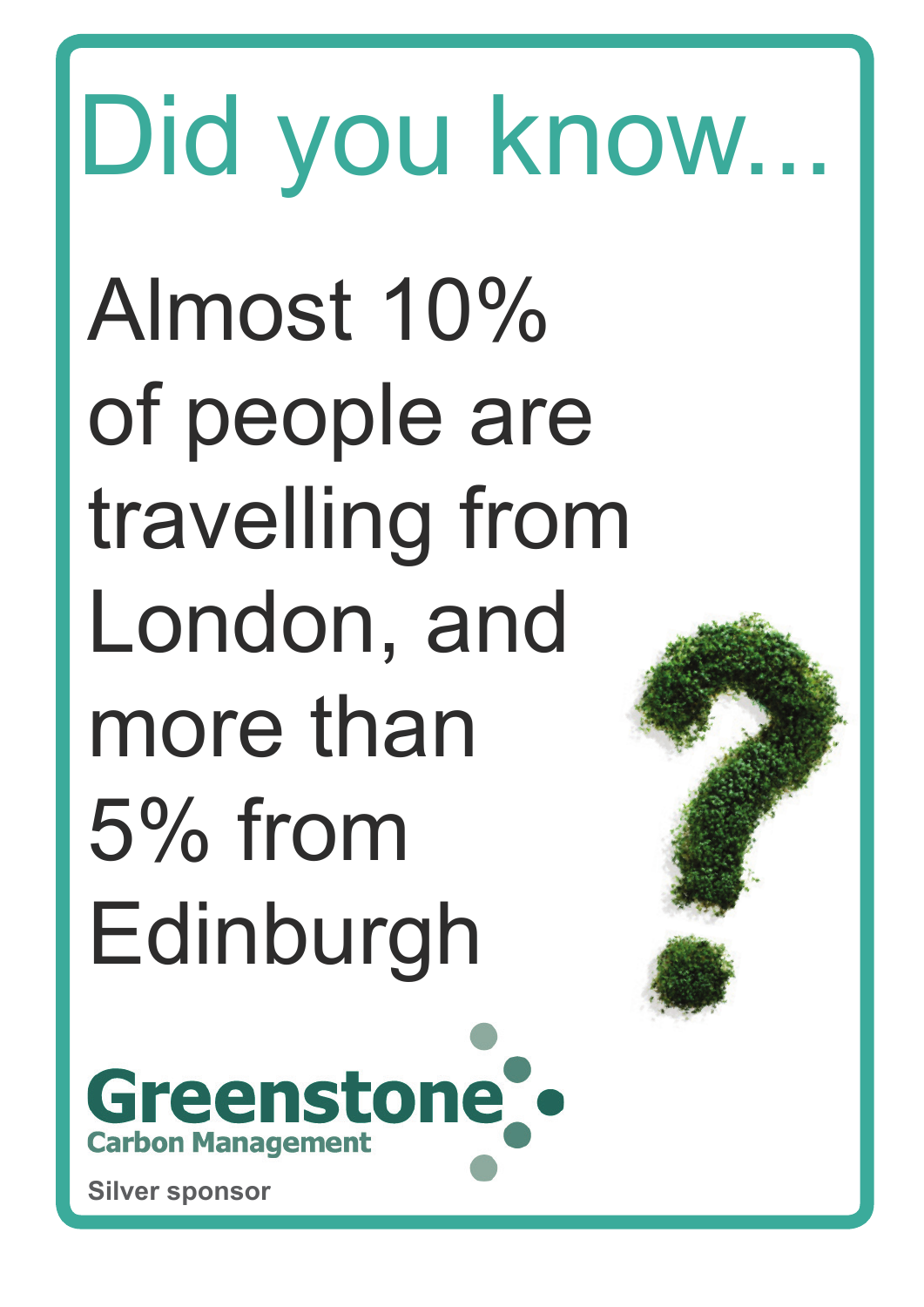### 7 people attending are based in Nottingham, their travel emissions will be the lowest! Did you know...

Greenstone<sup>®</sup> **Carbon Management**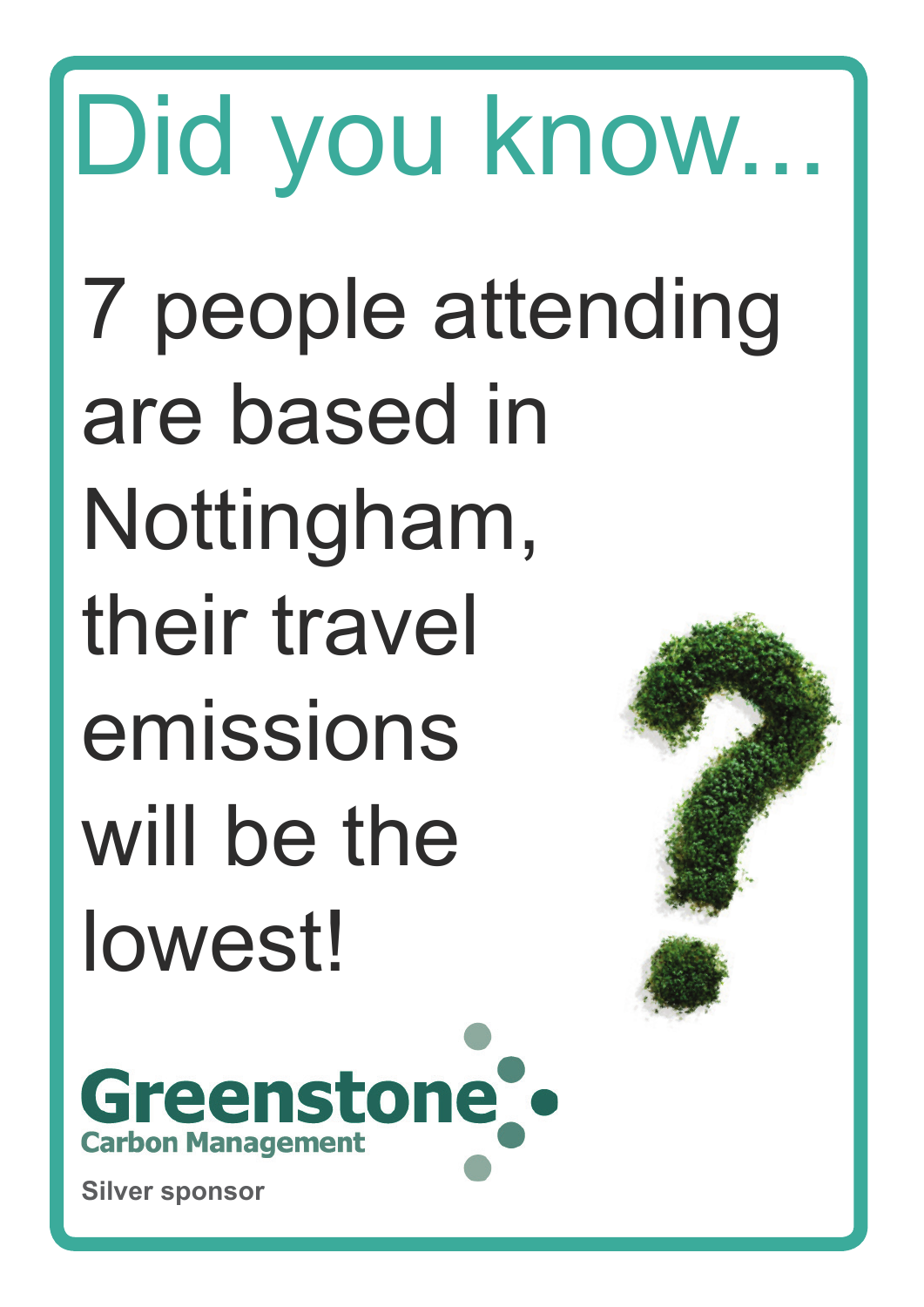17 people are sharing a car on the way to Nottingham, 9 are sharing with 1 other person and 8 with 2 other people Did you know...